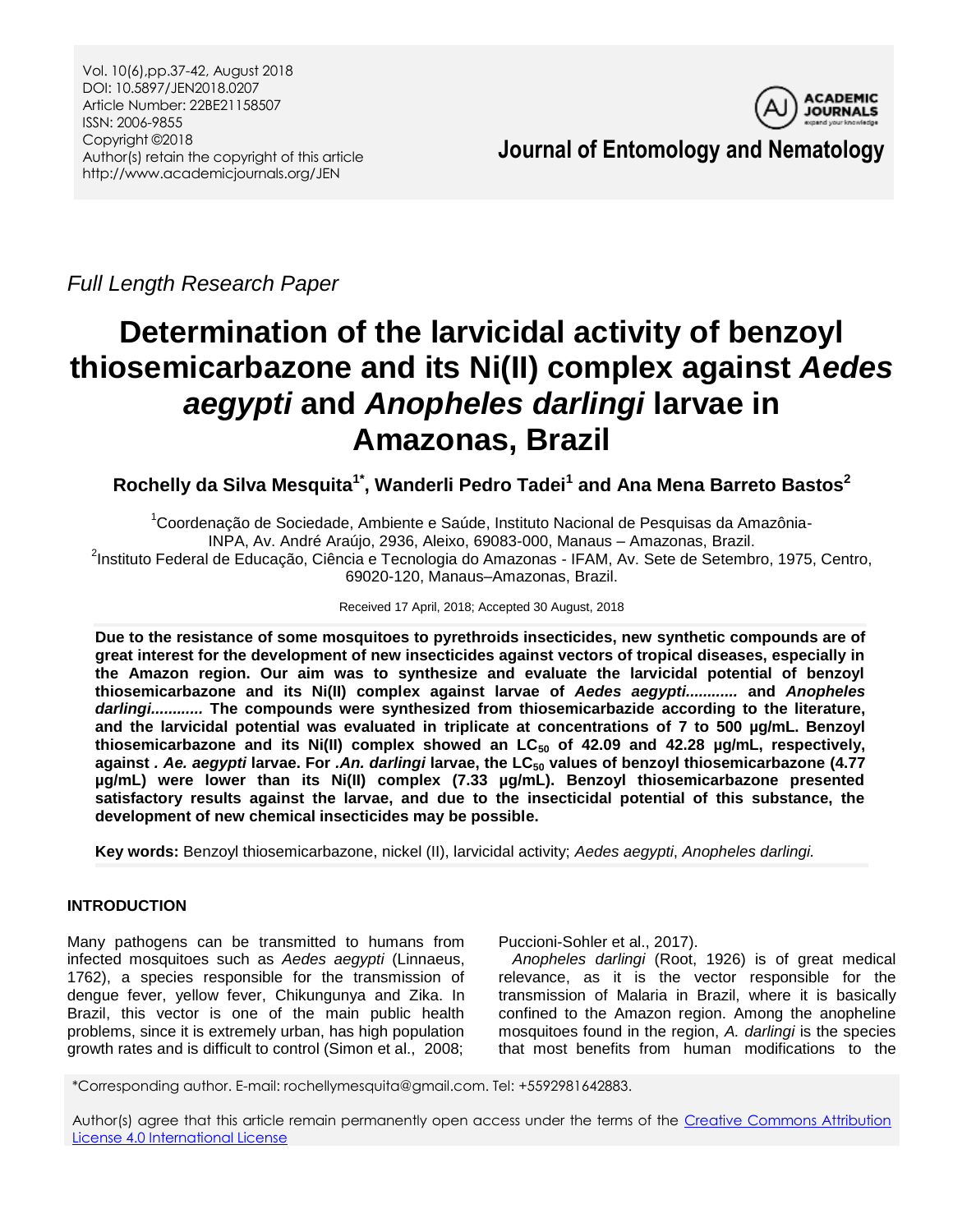environment. It is highly anthropophilic and endophagic (Deane, 1986; Tadei et al., 1998; Maciel-de-Freitas et al., 2012; Sinka et al., 2012). In this case, the control of mosquito populations is performed with insecticides, which, despite numerous records of resistance and high toxicity to nontarget organisms, still provide one of the most effective methods for combatting mosquitoes in endemic areas (Rivero et al., 2010; WHO, 2017).

Thiosemicarbazones belong to the thiourea group, an important class of N and S donor compounds that have high pharmacological potential, and in many cases, the mechanism of action of thiosemicarbazone is associated with complexed transition metals. From a biological point of view, metal complexes are more bioactive than free ligands, particularly thiosemicarbazones, which are active only when complexed with transition metals (Wasi and Singh, 1987; Rosu et al., 2010; Viñuelas-Zahínos et al., 2011; Netalkar et al., 2015).

The pharmacological applications of the different structural derivatives of thiosemicarbazones and their metal complexes include antifungals (Parrilha et al., 2011), cytotoxics (Rebolledo et al., 2005; Braga et al., 2016), antibacterials (Despaigne et al., 2010), antimalarials (Greenbaum et al., 2004; Chellan et al., 2010; Nandal and Deep, 2017) and insecticides (Rayms-Keller et al., 1998; Wang et al., 2010; Silva et al., 2015). Metal complexes or even free metal ions are toxic to aquatic organisms and may be found available at low levels in the environment (Arnold et al., 2005). Thus, due to the high incidence of vector mosquitoes in the region, the permanent and semi-permanent expressions of *Aedes* and *Anopheles* mosquitoes in the urban areas of cities and control actions on immature forms represent a functional alternative for the control of insects (WHO, 2014).

The synthesis and biological activity of the 1-benzoyl analogue have been reported in the literature (Xue et al., 2007; Pingaew et al., 2010). In the present study, we examined the larvicidal activity of benzoyl thiosemicarbazone and its nickel (II) complex in bioassays against *A. aegypti* and *A. darlingi*, for the control of tropical diseases in the Amazon. Our study addresses the process for obtaining the substance and its nickel complex as well as their larvicidal activity against vectors of dengue and malaria in the Amazon region not yet described in the literature.

## **MATERIALS AND METHODS**

#### **Synthesis of Benzoyl thiosemicarbazone (HBzS) and the nickel metal complex [Ni(BzS)2]**

All reagents were purchased from the Sigma-Aldrich and used without further purification. The compounds were synthesized (Beraldo et al., 1997 and Pingaew et al., 2010). The benzoyl thiosemicarbazone was prepared using 11 mmols of thiosemicarbazide for 11 mmol of benzaldeyde. The mixture was heated under reflux for 8 h and ethanol as a solvent. The nickel metal complex was prepared using 2 mmols of Benzoyl thiosemicarbazone for nikel chloride II heated under reflux and drops of amonium hidroxide in ethanol. The FT-IR spectra (KBr) were recorded on Perkin Elmer 283B (4000-400 cm<sup>-1</sup>) spectrometer. The 1H NMR and 13C NMR were obtained on a Unity Inova 500 Varian spectrometer, em DMSO-d6.

#### **Synthesis of compounds**

HBzS: yellow crystals; yield (%): 70; melting point (°C): 205; IR (KBr, cm-1): ν (C=N): 1575; ν (C=S):857; ν (N-H): 3176; ν (N-H2): 3052. 1H NMR (500 MHz, DMSO-d6) (δ): 8.71 (s, 1H), 7.89 – 7.87 (dd, 2H, J: 2 Hz), 7.52 – 7.48 (m, 2H J: 5 Hz), 7.45 – 7.40 (m, 1H, J: 7.5Hz), 6.85 (s, 3H), 3.40 (s, 2H). 13C NMR (500 MHz, DMSO-d6) (δ):184.14; 161.44; 133.78; 131.37; 128.92; 128.36; 125.76; 76.95.

[Ni(BzS)2]: green solid; yield (%): 65; melting point (°C): > 300; IR (KBr, cm-1): ν (C=N): 1575; ν (C=S): 751; ν (Ni-N): 497; ν (Ni-S): 448; ν (N-H): 2950; ν (N-H2): 3052. 1H NMR (500 MHz, DMSO-d6) (δ): 8.71 (s, 1H), 7.89 - 7.86 (dd, 3H, J: 2 Hz), 7.52 – 7.48 (m, 2H, J: 5Hz), 3.34 (s, 2H). 13C NMR (500 MHz, DMSO-d6) (δ): 162.12; 134.49; 132.05; 129.61; 129.06; 127.98.

The formation of all compounds was confirmed by IR spectroscopy, 1H NMR and 13C NMR. The IR spectrum of Benzoyl thiosemicarbazone showed absorption bands at 3052, 1575 and 857  $cm^{-1}$ , corresponding to the NH, C=N and C=S groups, respectively. The IR spectrum of the nickel metal complex showed absorption bands at 3052-2950, 1625, 751, 497 and 448  $cm^{-1}$ , corresponding to the NH, C=N, C=S, Ni-N and Ni-S groups, respectively. Compounds showed a sharp singlet observed at δ 8.70 and 8.71, which confirmed the presence of the NH to HBzS and [Ni(HBzS)2], H-aromatic rings at δ 7.42 – 7.87 and δ 7.50-7.89, respectively. The 13C NMR spectra of compounds showed peaks at δ 193.24 and δ 161.33, corresponding to C=S carbon to HBzS and [Ni(HBzS)2], respectively. The above values are evident for formation of compounds (Figure 1).

#### **Study site and period**

The study was conducted in 2011 in the city of Manaus, Amazonas State, Brazil (-3.096240 latitude, -59.986194 longitude), located in the northern region of the country, which comprises the Brazilian Amazon region. Manaus has a population of 1,802,014 people according to the last census of 2010.

#### **Mosquito collection and maintenance**

The larvae were obtained from the insectarium of the Laboratory of Malaria and Dengue, National Institute of Amazonian Research (Instituto Nacional de Pesquisas da Amazônia - INPA), located in Manaus. The larvae remained in trays and were fed with TetraMin® (fish feed); the adult population was kept in cages with cotton soaked in 10% sucrose solution, whereas the females were also fed blood every other day for egg development. Plastic cups with moistened filter paper strips were provided for oviposition by pregnant females. The population was maintained under laboratory conditions of  $26 \pm 2^{\circ}$ C and 70-80% relative humidity.

#### **Larvicidal activity assays**

Benzoyl thiosemicarbazone and its Ni(II) complex were synthesized and characterized according to Beraldo et al. (1997) and Pingaew et al. (2010). In the assays, the compounds were dissolved in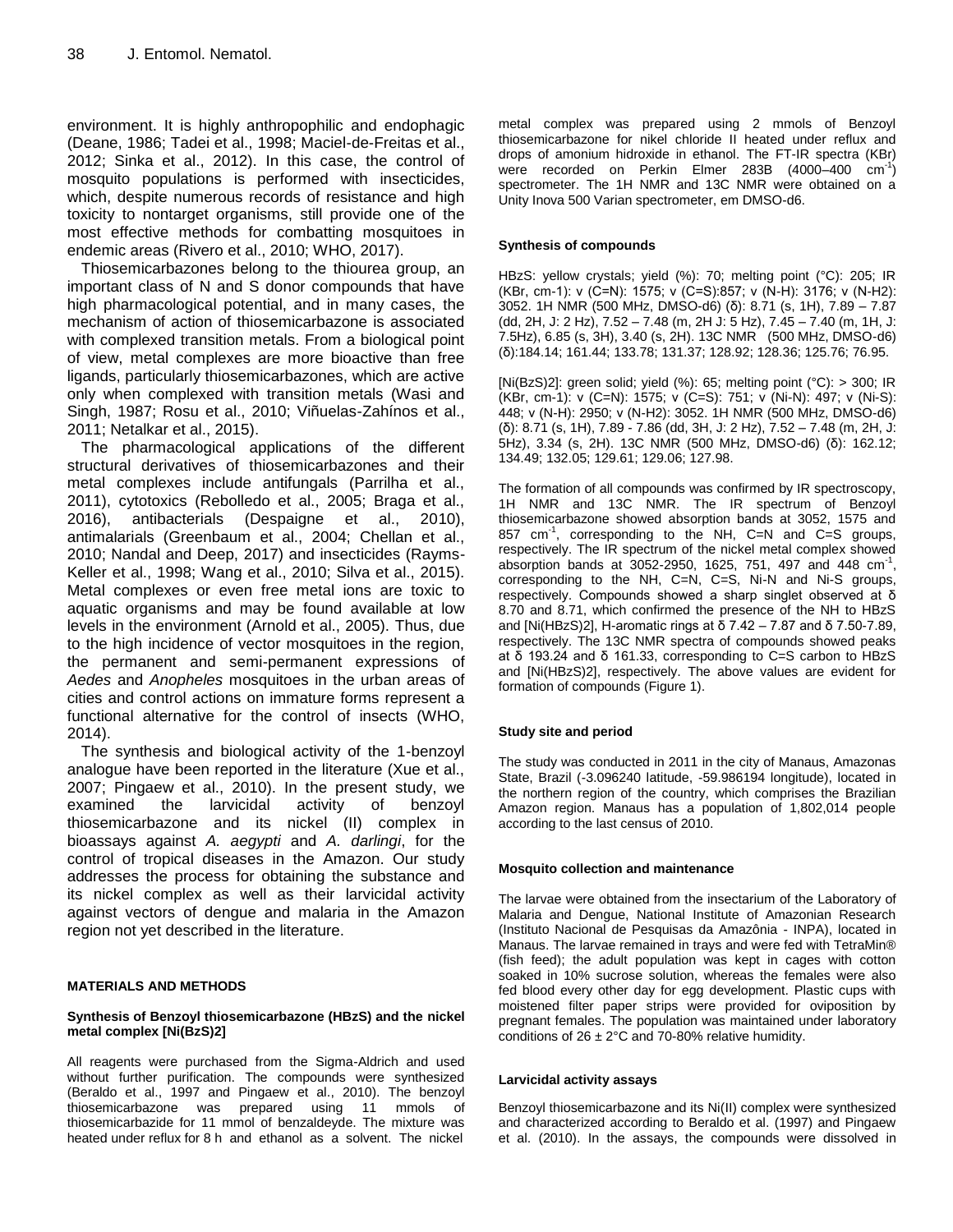

**Figure 1.** Benzoyl thiosemicarbazones (A) and Nickel complex II (B) structure.

**Table 1.** Larvicidal bioassays of benzoyl thiosemicarbazone (1) and nickel (II) complex (2) against *A. aegypti* larvae.

| A. aegypti                |                            |                               |                         |        |
|---------------------------|----------------------------|-------------------------------|-------------------------|--------|
| <b>Substances</b>         | <b>Regression equation</b> | $LC_{50}$ µg/mL (95% CI) 24 h | Number of larvae        |        |
| Benzoyl thiosemicarbazone | $y = -1.73 + 4.14 * log x$ | 42.09 (25.94, 66.05)          | 50                      | 5.97 s |
| Nickel complex (II)       | $y = 0.54 + 2.74$ * log x  | 42.28 (23.83, 66.48)          | 50                      | 4.91 s |
| <b>Substances</b>         | <b>Regression equation</b> | $LC_{50}$ µg/mL (95% CI) 48 h | <b>Number of larvae</b> | 2ں     |
| Benzoyl thiosemicarbazone | $y = -1.73 + 4.24$ * log x | 38.49 (24.02, 60.08)          | 50                      | 5.82 s |
| Nickel complex (II)       | $y = 0.28 + 3.03 * log x$  | 35.84 (28.52, 44.02)          | 50                      | 2.16 s |

x: concentration; y: probability of mortality;  $s =$  significant;  $\chi^2 =$  chi-square; CI: confidence interval.

dimethyl sulfoxide (DMSO) and evaluated at concentrations of 15.6 to 500 µg/mL against *A. aegypti* larvae and from 7.8 to 250 g/L against *A. darlingi* larvae*.* The assays were performed in triplicate in plastic cups containing 10 mL of distilled water, 10 larvae, feed and 100 μL of the evaluated concentration. Control was performed with DMSO. After 24 and 48 h, the number of dead larvae was recorded, and the median lethal concentration  $(LC_{50})$  was calculated (Dulmage et al., 1990; WHO, 2005).

#### **Statistical analysis**

The results were considered acceptable when the control mortality was less than 10%, and the number of dead larvae in the control was adjusted using the Abbott formula (Abbott, 1925). Mortality data were assessed by probit analysis (Finney, 1971). According to the regression equation, the probability of mortality value corresponds to the y-axis, whereas the tested concentration corresponds to the x-axis. To obtain the  $LC_{50}$ , we selected the concentrations that presented larval mortality above 50%. We used the Polo Plus software (Robertson et al., 2003) and a 95% confidence interval (CI); results with p<0.05 were considered significant.

## **RESULTS**

The larvae of both species tested were sensitive to benzoyl thiosemicarbazone and to the metal nickel complex after 24 and 48 h of exposure. Table 1 shows that *A. aegypti* larvae were more susceptible to the benzoyl thiosemicarbazone than the nickel complex. The  $LC_{50}$  for the benzoyl thiosemicarbazone was 42.09 µg/mL, whereas for the nickel complex, it was 42.28 µg/mL. However, after 48 h, the metal complex showed the highest toxicity, with an  $LC_{50}$  of 35.84  $\mu$ g/mL. In this case, the benzoyl thiosemicarbazone presented an  $LC_{50}$ of 38.49 g/L.

*A. darlingi* larvae were more susceptible than *A.*  aegypti larvae for the compounds tested. LC<sub>50</sub> values for *A. darlingi* were lower at both the 24 and 48 h intervals (Table 2). Benzoyl thiosemicarbazone showed an  $LC_{50}$  of 4.77  $\mu$ g/mL, whereas the nickel complex showed an LC $_{50}$ of 7.33  $\mu$ g/mL, both after 24 h. After 48 h, the LC $_{50}$  of the metal complex was lower (2.68  $\mu$ g/mL) than the LC<sub>50</sub> of benzoyl thiosemicarbazone (2.72 µg/mL). The substance benzoyl thiosemicarbazone presented higher toxicity for both species tested after 24 h. Due to the sensitivity of the larvae, *A. darlingi* was more susceptible than *A. aegypti* larvae.

## **DISCUSSION**

The present study addresses the larvicidal activity of a thiosemicarbazone derivative and its Ni complex against *A. aegypti* and *A. darlingi*, species responsible for the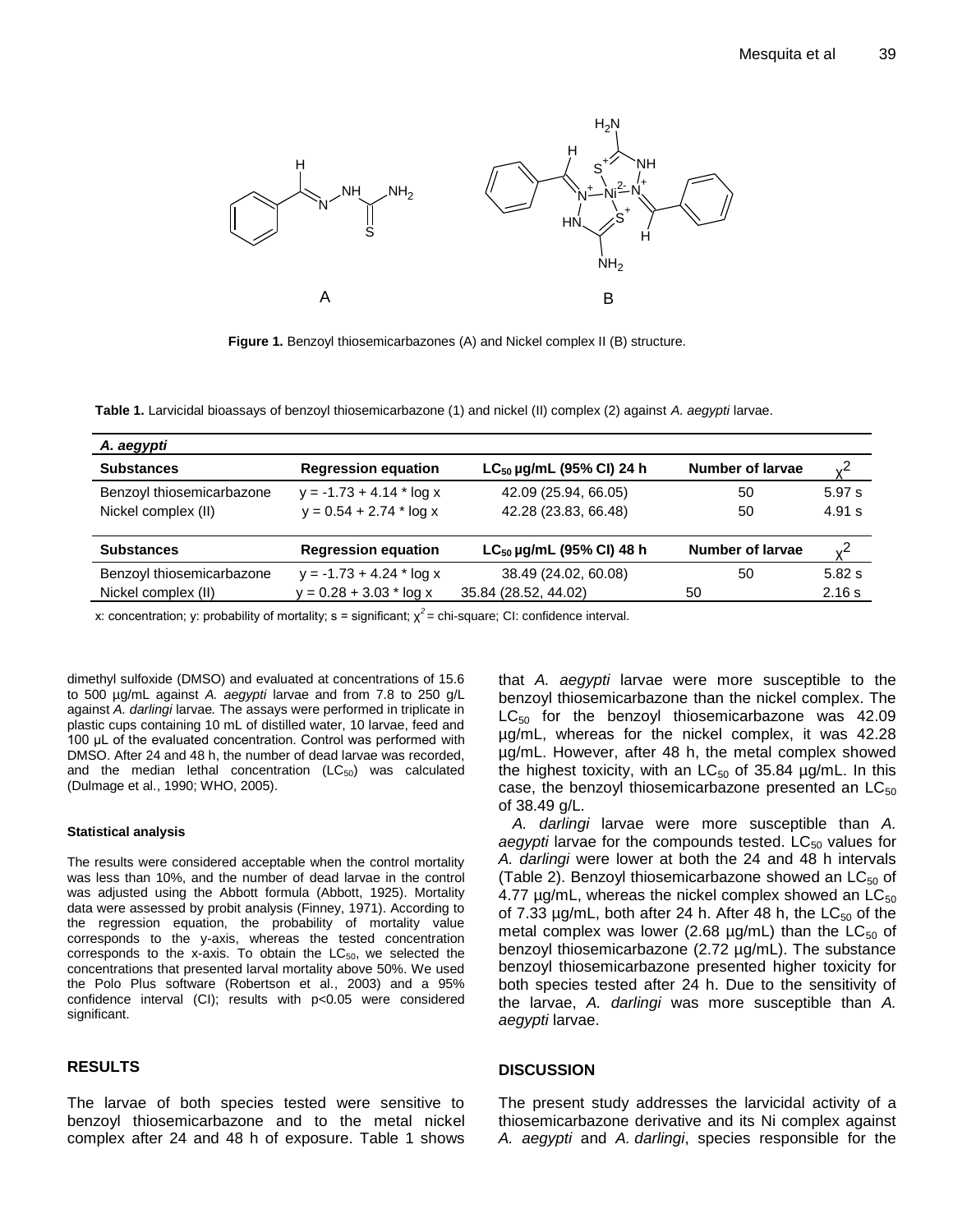| A. darlingi               |                            |                               |                  |        |  |  |
|---------------------------|----------------------------|-------------------------------|------------------|--------|--|--|
| <b>Substances</b>         | <b>Regression equation</b> | $LC_{50}$ µg/mL (95% CI) 24 h | Number of larvae |        |  |  |
| Benzoyl thiosemicarbazone | $y = 3.44 + 2.30 * log x$  | 4.77 (2.76, 6.79)             | 30               | 1.55 s |  |  |
| Nickel complex (II)       | $y = 3.40 + 1.85$ * log x  | 7.33 (4.42, 10.66)            | 30               | 5.75 s |  |  |
| <b>Substances</b>         | <b>Regression equation</b> | $LC_{50}$ µg/mL (95% CI) 48 h | Number of larvae |        |  |  |
| Benzoyl thiosemicarbazone | $y = 3.73 + 2.22 * log x$  | 2.72(0.61, 4.61)              | 30               | 1.78 s |  |  |
| Nickel complex (II)       | $y = 3.83 + 1.78$ * log x  | 2.68 (0.60, 4.48)             | 30               | 6.78 s |  |  |

**Table 2**. Larvicidal bioassays of benzoyl thiosemicarbazone (1) and nickel (II) complex (2) against *A. darlingi* larvae.

x: concentration; y: probability of mortality; s = significant;  $\chi^2$  = chi-square; CI: confidence interval.

transmission of dengue and malaria, respectively, in the Amazon region. Although the biological properties of the metal complexes of thiosemicarbazones have high toxicity associated with the free ligand (Mendes et al., 2006; Netalkar et al., 2015), we observed that after 24 h, the metal nickel complex was less toxic; that is, this complex displayed a higher lethal concentration against *A. aegypti* (LC<sub>50</sub> 42.28 μg/L) and *A. darlingi* (7.33 μg/L) than benzoyl thiosemicarbazone, which displayed an  $LC_{50}$  of 42.09 and 4.77  $\mu$ g/mL, respectively.

After 48 h, however, the nickel complex showed better toxicity results, with an LC<sub>50</sub> of 35.84 µg/mL for *A. Aegypti* and 2.68 µg/mL for *A. darlingi*. After the same period, benzoyl thiosemicarbazone presented an  $LC_{50}$  of 38.49 µg/mL for the first species and 2.72 µg/mL for the second.

Gopinathan and Arumugham (2015) evaluated the larvicidal activity of four Cu(II) metal complexes against *Culex quinquefasciatus* (LC<sub>50</sub> 0.61 to 2.09 mg/L) and Anopheles subpictus (LC<sub>50</sub> 0.89 to 1.88 mg/L). Although all complexes showed high toxicity, urea and thiourea complexed with copper presented the best larvicidal activity results when compared to thiosemicarbazide and semicarbazide. Thiosemicarbazide derivatives showed a broad spectrum of larvicidal activity at different concentrations.

Rayms-Keller et al. (1998) showed that metal ions were highly toxic to *A. aegypti*. For example, copper edetate in nanostructures and chitosan microcapsules showed efficacy against A. aegypti larvae, with an LC<sub>90</sub> of 60 and 20 mg/L, respectively, because nanostructures and microcapsules favour the slow and continuous release of the active ingredient to the environment. Thus, when complexed to the nickel, thiosemicarbazone derivative tested here against *A. aegypti* and *A. darling* showed high toxicity. However, the results of this study indicate that the metal-ligand bond did not significantly favour larvicidal activity at all reading ranges, as observed for the assays against *A. darlingi* (Table 2); that is, the metal complex did not directly affect the simultaneous ion exchange in the biological system due to the reactivity and especially the redox effect caused by transition metals in biological systems (Stohs and Bagchi, 1995; Nguyen et al., 2000).

Beraldo and Gambino (2004) and Al-Amiery et al. (2012) described a series of thiosemicarbazone derivatives and metal complexes with different chemical and biological properties and highlighted the high biological potential of the metal complex relative to the free ligand. The compounds synthesized and evaluated against mosquito larvae in the present study need to be evaluated for toxicity against nontarget insects and especially regarding the accumulation of heavy metals in the environment, which requires special treatment for their removal (Mireji et al., 2010). The search for new active compounds is challenging because of the many cases of insects resistant to the insecticides currently used in vector control campaigns (Rose, 2001). Integrated mosquito management programmes targeting larvae and mosquitoes serve as one of the most effective ways to control insect populations and consequently reduce the number of vector-borne diseases in endemic areas.

## **Conclusions**

Benzoyl thiosemicarbazone and its Ni(II) complex showed larvicidal activity against the larvae of *A. aegypti* and *A. darlingi*, indicating that the thiosemicarbazone metal complex has insecticidal potential. However, elucidating the mode of action of these compounds in larvae and developing new compounds with pharmacological potential are necessary.

## **CONFLICT OF INTERESTS**

The authors have not declared any conflict of interests.

## **ACKNOWLEDGEMENTS**

The authors are grateful for the funding received from the National Institute of Amazonian Research (INPA); the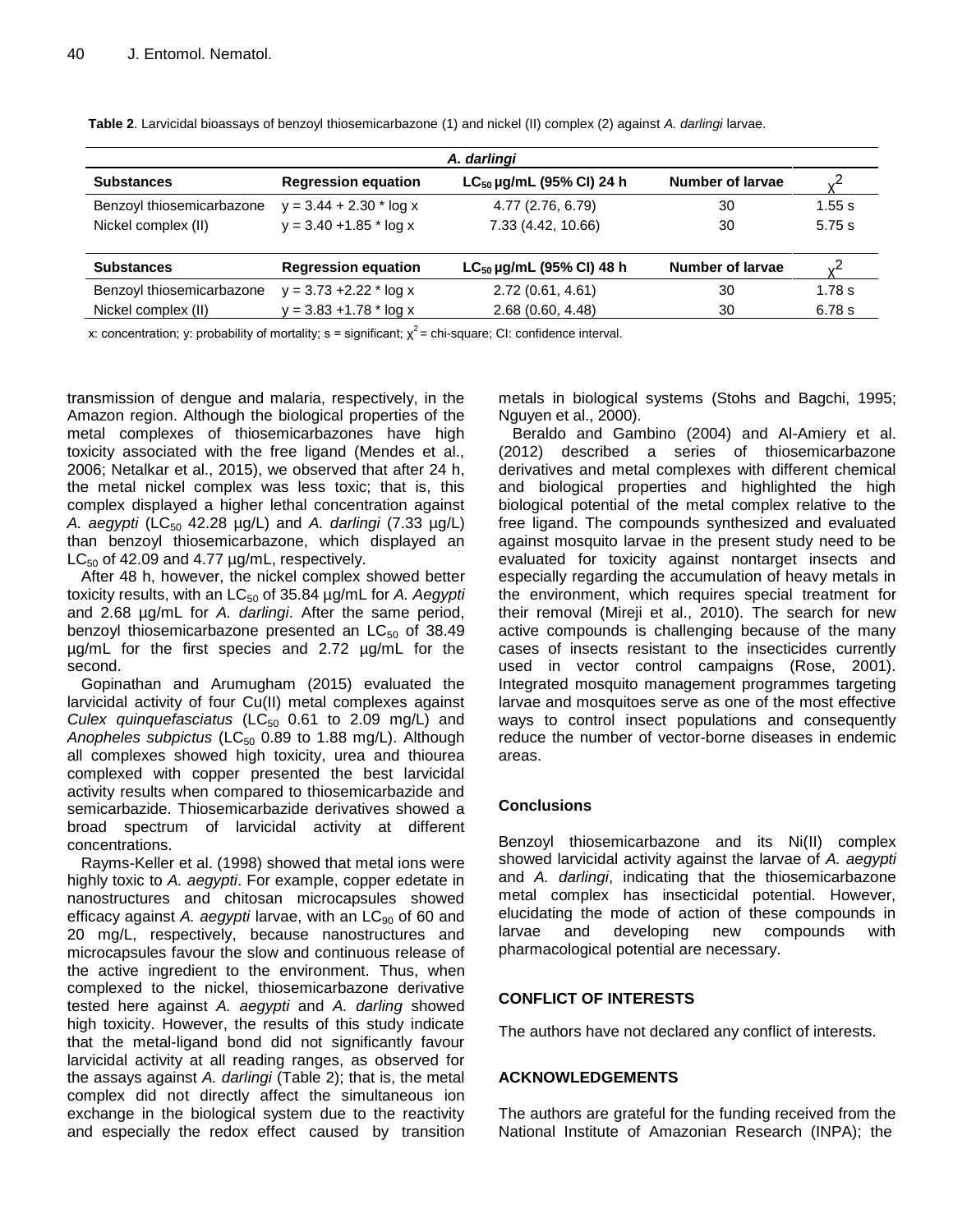Federal Institute of Education, Science and Technology of Amazonas (IFAM); and the Malaria Network Project (Projeto Rede Malaria).

#### **REFERENCES**

- Abbott WS (1925). A method of computing the effectiveness of the insecticide. Journal of Economic Entomology 18:265-267.
- Al-Amiery AA, Kadhum AAH, Mohamad AB (2012). Antifungal and antioxidant activities of pyrrolidone thiosemicarbazone complexes. Bioinorganic Chemistry and Applications 2012:1-6.
- Arnold WR, Santore RC, Cotsifas JS (2005). Predicting copper toxicity in estuarine and marine waters using the Biotic Ligand Model. Marine Pollution Bulletin 50:1634-1640.
- Beraldo H, Boyd LP, West DX (1997). Copper (II) and nickel (II) complexes of glyoxaldehyde bis {N (3)-substituted thiosemicarbazones}. Transition Metal Chemistry 23(1):67-71.
- Beraldo H, Gambino D (2004). The wide pharmacological versatility of semicarbazones, thiosemicarba-zones and their metal complexes. Mini Reviews in Medicinal Chemistry 4:31-39.
- Braga SF, Fonseca NC, Ramos JP, Souza-Fagundes EM, Oliveira RB (2016). Synthesis and cytotoxicity evaluation of thiosemicarbazones and their thiazole derivatives. Brazilian Journal of Pharmaceutical Sciences 52(2):299-308.
- Chellan P, Nasser S, Vivas L, Chibale K, Smith GS (2010). Cyclopalladated complexes containing tridentate thiosemicarbazone ligands of biological significance: Synthesis, structure and<br>antimalarial activity. Journal of Organometallic Chemistry antimalarial activity. Journal of 695(19):2225-2232.
- Deane LM (1986). Malaria vectors in Brazil. Memórias do Instituto Oswaldo Cruz 81(2):5-14.
- Despaigne AA, Vieira LF, Mendes IC, Costa FB, Speziali NL, Beraldo H (2010). Organotin(IV) complexes with 2-acetylpyridine benzoyl hydrazones: antimicrobial activity. Journal of the Brazilian Chemical Society 21(7):1247-1257.
- Dulmage HT, Yousten AA, Singer SL, Lacey LA (1990). Guidelines for production of *Bacillus thuringiensis* H-14 and Bacillus sphaericus, Geneva. **Available** at: http://apps.who.int/iris/bitstream/handle/10665/61645/TDR\_BCV\_90. 1.pdf?sequence=1&isAllowed=y
- Finney DJ (1971). Probit analysis. Cambridge University Press Cambridge, England. Available at: https://onlinelibrary.wiley.com/doi/abs/10.1002/jps.2600600940
- Gopinathan H, Arumugham MN (2015). Larvicidal activity of synthesized copper(II) complexes against Culex quinquefasciatus and Anopheles subpictus. Journal of Taibah University for Science 9(1):27-33.
- Greenbaum DC, Mackey Z, Hansell E, Doyle P, Gut J, Caffrey CR, Lehrman J, Rosenthal PJ, McKerrow JH, Chibale K (2004). Synthesis and Structure - Activity Relationships of Parasiticidal Thios emicarbazone Cysteine Protease Inhibitors against Plasmodium falciparum. Journal of Medicinal Chemistry 47(12):3212-3219.
- Maciel-de-Freitas R, Aguiar R, Bruno RV, Guimarães MC, Lourenço-de-Oliveira R, Sorgine MH, Struchiner CJ, Valle D, O'Neill SL, Moreira LA (2012). Why do we need alternative tools to control mosquitoborne diseases in latin america? Memórias do Instituto Oswaldo Cruz 107(6):828-829.
- Mendes IC, Moreira JP, Speziali NL, Mangrich AS, Takahashi JA, Beraldo H (2006). N(4)-tolyl-2-benzoylpyridine thiosemicarbazones and their copper(II) complexes with significant antifungal activity. Crystal structure of N(4)-para-tolyl-2- benzoylpyridine thiosemicarbazone. Journal of the Brazilian Chemical Society 17(8):1571-1577.
- Mireji PO, Keating J, Hassanali A, Impoinvil DE, Mbogo CM, Muturi MN, Nyambaka H, Kenya EU, Githure JI, Beier JC (2010). Expression of metallothionein and α-tubulin in heavy metal-tolerant Anopheles gambiae sensu stricto (Diptera: Culicidae). Ecotoxicology and Environmental Safety 73(1):46-50.
- Nandal R, Deep A (2017). Metal Complexes with Antimalarial prospective: A review. Global Journal of Pharmaceutical Education

and Research 6:22-27.

- Nguyen TT, Ogwuru N, Eng G (2000). Tolerance of Aedes aegypti larvae to triorganotins. Applied Organometallic Chemistry 14(7):345- 348.
- Netalkar PP, Netalkar SP, Revankar VK (2015). Transition metal complexes of thiosemicarbazone: Synthesis, structures and in vitro antimicrobial studies. Polyhedron 100:215-222.
- Parrilha GL, da Silva JG, Gouveia LF, Gasparoto AK, Dias RP, Rocha WR, Santos DA, Speziali NL, Beraldo H (2011). Pyridine-derived thiosemicarbazones and their tin(IV) complexes with antifungal activity against Candida spp. European Journal of Medicinal Chemistry 46(5):1473-1482
- Pingaew R, Prachayasittikul S, Ruchirawat S (2010). Synthesis, cytotoxic and antimalarial activities of benzoyl thiosemicarbazone analogs of isoquinoline and related compounds. Molecules 15(2):988-996.
- Puccioni-Sohler M, Roveroni N, Rosadas C, Ferry F, Peralta JM, Tanuri A (2017). Dengue infection in the nervous system: lessons learned for Zika and Chikungunya. Arquivos de Neuro-psiquiatria 75(2):123- 126.
- Rayms-Keller A, Olson KE, McGaw M, Oray C, Carlson JO, Beaty BJ (1998). Effect of heavy metals on Aedes aegypti (Diptera: Culicidae) larvae. Ecotoxicology and Environmental Safety 39(1):41-47.
- Rebolledo AP, Vieites M, Gambino D, Piro OE, Castellano EE, Zani CL, Souza-Fagundes EM, Teixeira LR, Batista AA, Beraldo H (2005). Palladium(II) complexes of 2-benzoylpyridine-derived thiosemicarbazones: Spectral characterization, structural studies and cytotoxic activity. Journal of Inorganic Biochemistry 99(3):698-706.
- Rivero A, Vezilier J, Weill M, Read AF, Gandon S (2010). Insecticide control of vector-borne diseases: When is insecticide resistance a problem? PLoS Pathogens 6(8):e1001000.
- Robertson JL, Preisler HK, Russell RM (2007). PoloPlus: Probit and logit analysis user's guide. LeOra Software, Petaluna, CA, USA.
- Rose RI (2001). Pesticides and public health: Integrated methods of mosquito management. Emerging Infectious Diseases 7(1):17-23.
- Rosu T, Pahontu E, Pasculescu S, Georgescu R, Stanica N, Curaj A, Popescu A, Leabu M (2010). Synthesis, characterization antibacterial and antiproliferative activity of novel Cu(II) and Pd(II) complexes with 2-hydroxy-8-R-tricyclo[7.3.1.0.2,7]tridecane-13-one thiosemicarbazone. European Journal of Medicinal Chemistry

45(4):1627-1634.

- Simon F, Savini H, Parola P (2008). Chikungunya: A Paradigm of Emergence and Globalization of Vector-Borne Diseases. Medical Clinics of North America 92(6):1323-1343.
- Silva JB, do AF Navarro DM, da Silva AG, Santos GK, Dutra KA, Moreira DR, Ramos MN (2015). Thiosemicarbazones as Aedes aegypti larvicidal. European Journal of Medicinal Chemistry 100:162- 175.
- Sinka ME, Bangs MJ, Manguin S, Rubio-Palis Y, Chareonviriyaphap T, Coetzee M, Mbogo CM, Hemingway J, Patil AP, Temperley WH, Gething PW (2012). A global map of dominant malaria vectors. Parasites and Vectors 5(1):69.
- Stohs SJ, Bagchi D (1995). Oxidative mechanisms in the toxicity of metal ions. Free Radical Biology and Medicine 18(2):321-336.
- Tadei WP, Thatcher BD, Santos JM, Scarpassa VM, Rodrigues IB, Rafael MS (1998). Ecologic observations on anopheline vectors of malaria in the Brazilian amazon. The American Journal of Tropical Medicine and Hygiene 59(2):325-335.
- Viñuelas-Zahínos E, Luna-Giles F, Torres-García P, Fernández-Calderón MC (2011). Co(III), Ni(II), Zn(II) and Cd(II) complexes with 2-acetyl-2- thiazoline thiosemicarbazone: Synthesis, characterization, X-ray structures and antibacterial activity. European Journal of Medicinal Chemistry 46(1):150-159.
- Wang Z, Ma Y, Xu Y, Ling Y, Yang X (2010). (E)-1-[(2-Chloro-5 methylpyridin-3-yl)methylene]thiosemicarbazide. Acta Crystallographica Section E: Structure Reports Online 66(3):o604 o604.
- Wasi N, Singh HB (1987). Synthesis of metal complexes of antimalarial drugs and in-vitro evaluation of their activity against Plasmodium falciparum. Inorganica Chimica Acta 135(2):133-137.
- World Health Organization (WHO) (2005). Guidelines for laboratory and field testing of mosquito larvicides, Geneva. Available at: